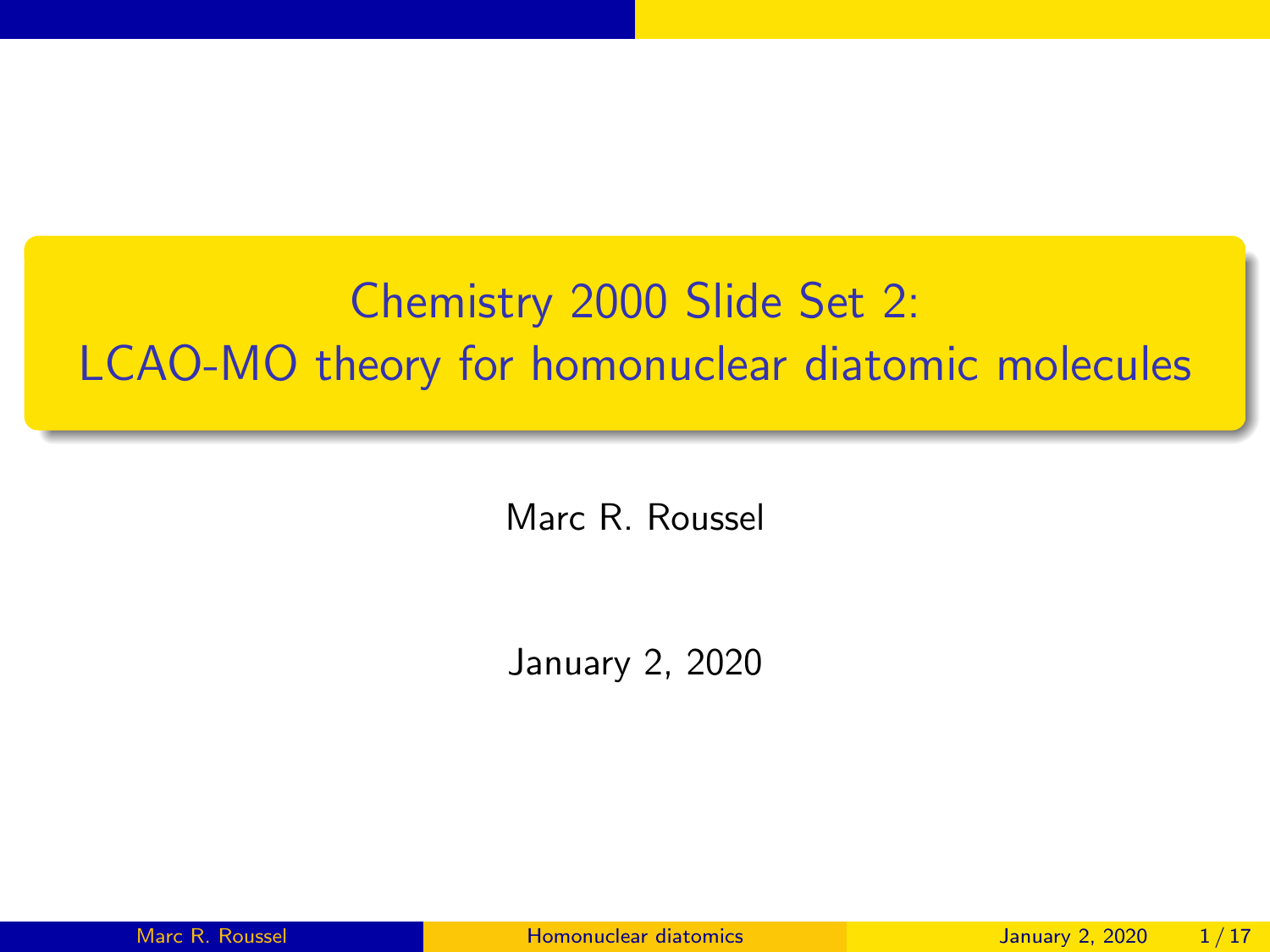#### MO theory for homonuclear diatomic molecules

We want to develop MO theory for diatomic molecules involving atoms beyond H and He.

• Initially, we will focus on homonuclear diatomic molecules, i.e. those in which both atoms are of the same element.

Convention: The bond axis is the z axis.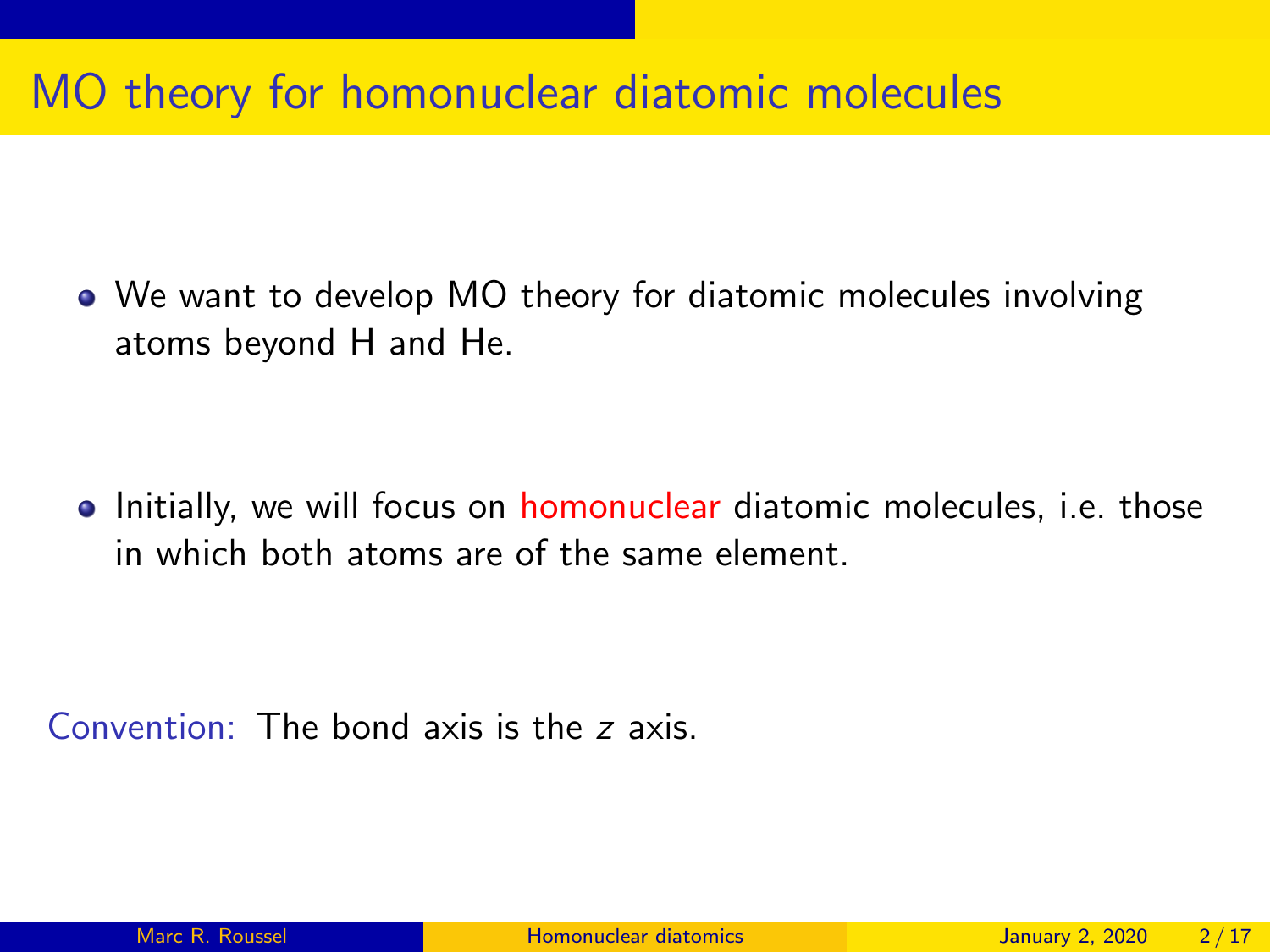### Review: LCAO-MO theory of first-row diatomics

• In the last lecture, we combined 1s AOs to obtain sigma bonding and antibonding molecular orbitals for the first row of the periodic table:





∗ 1s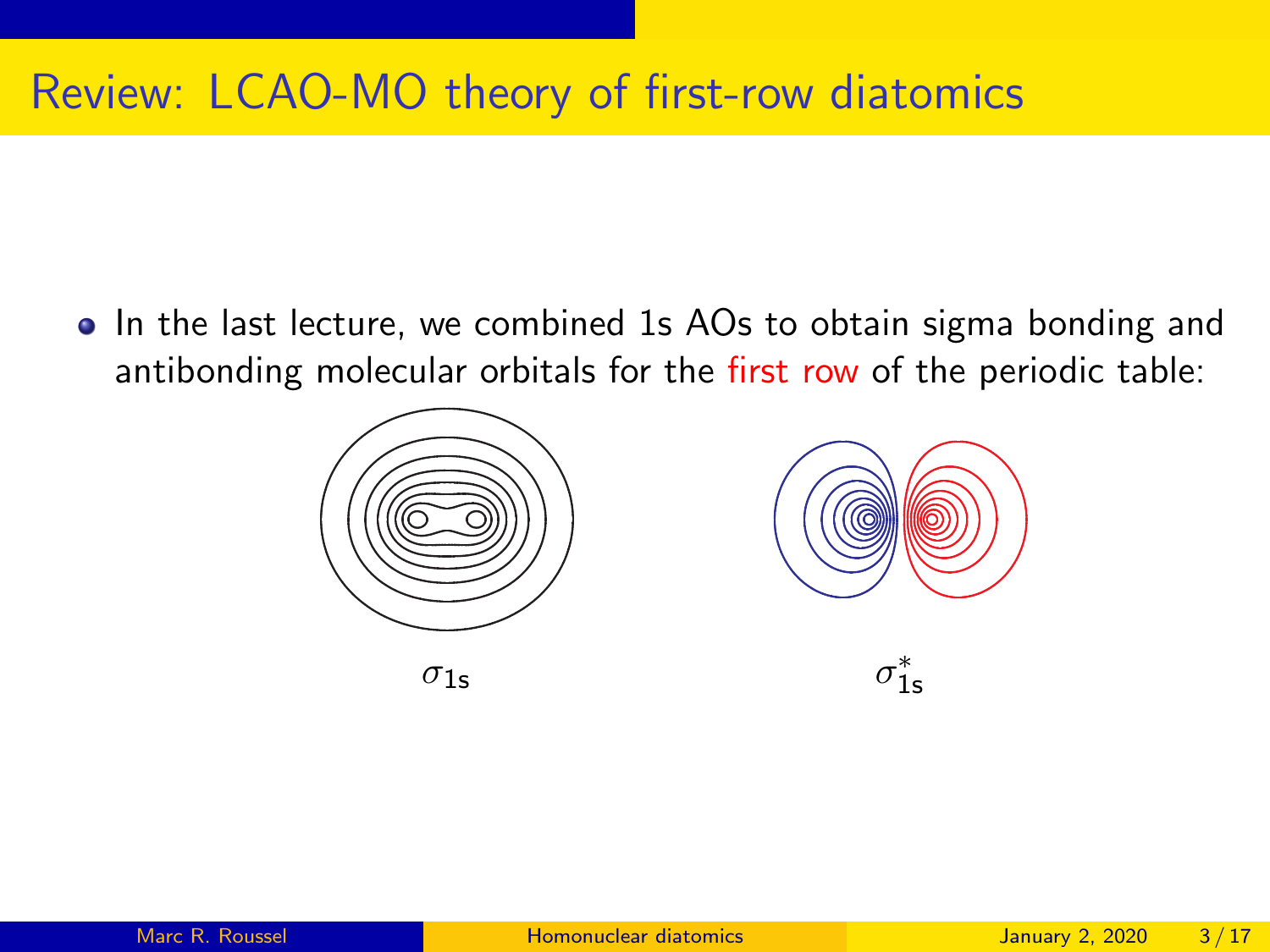#### LCAO-MOs of higher orbitals

- We can combine higher AOs in a similar way.
- $\sigma$  and  $\sigma^*$  orbitals obtained from the 2s AOs:



• Note that these look very similar to the corresponding MOs obtained by LCAO of first-row 1s AOs. The change in sign of the AO is far from the bonding region and has relatively little effect on bonding.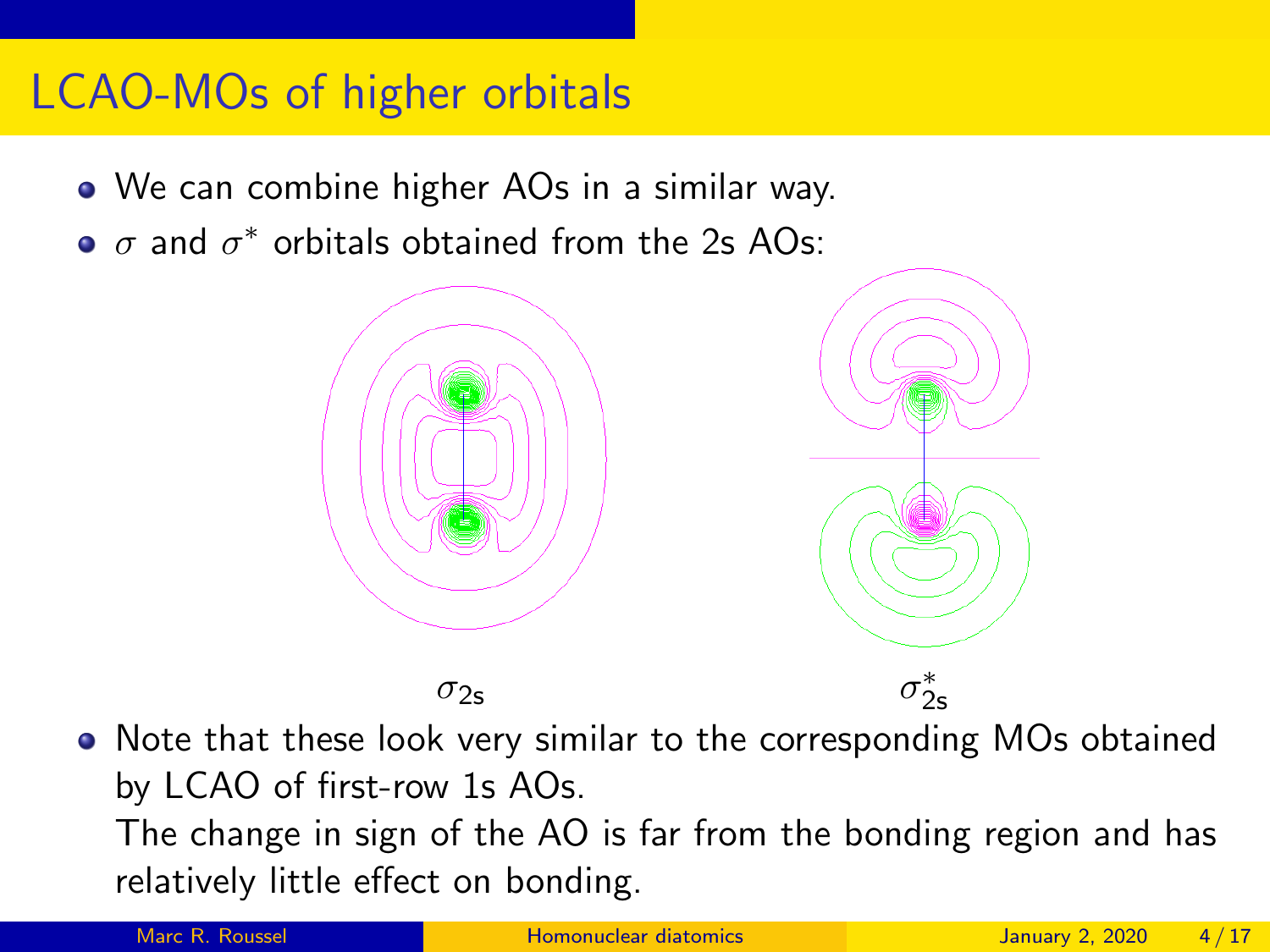2p orbitals can be combined in two different ways:

 $\bullet$  The  $2p_z$  orbitals are oriented toward each other so adding them gives sigma (cylindrically symmetric) orbitals:





 $\xrightarrow{\text{subtract}}$ 

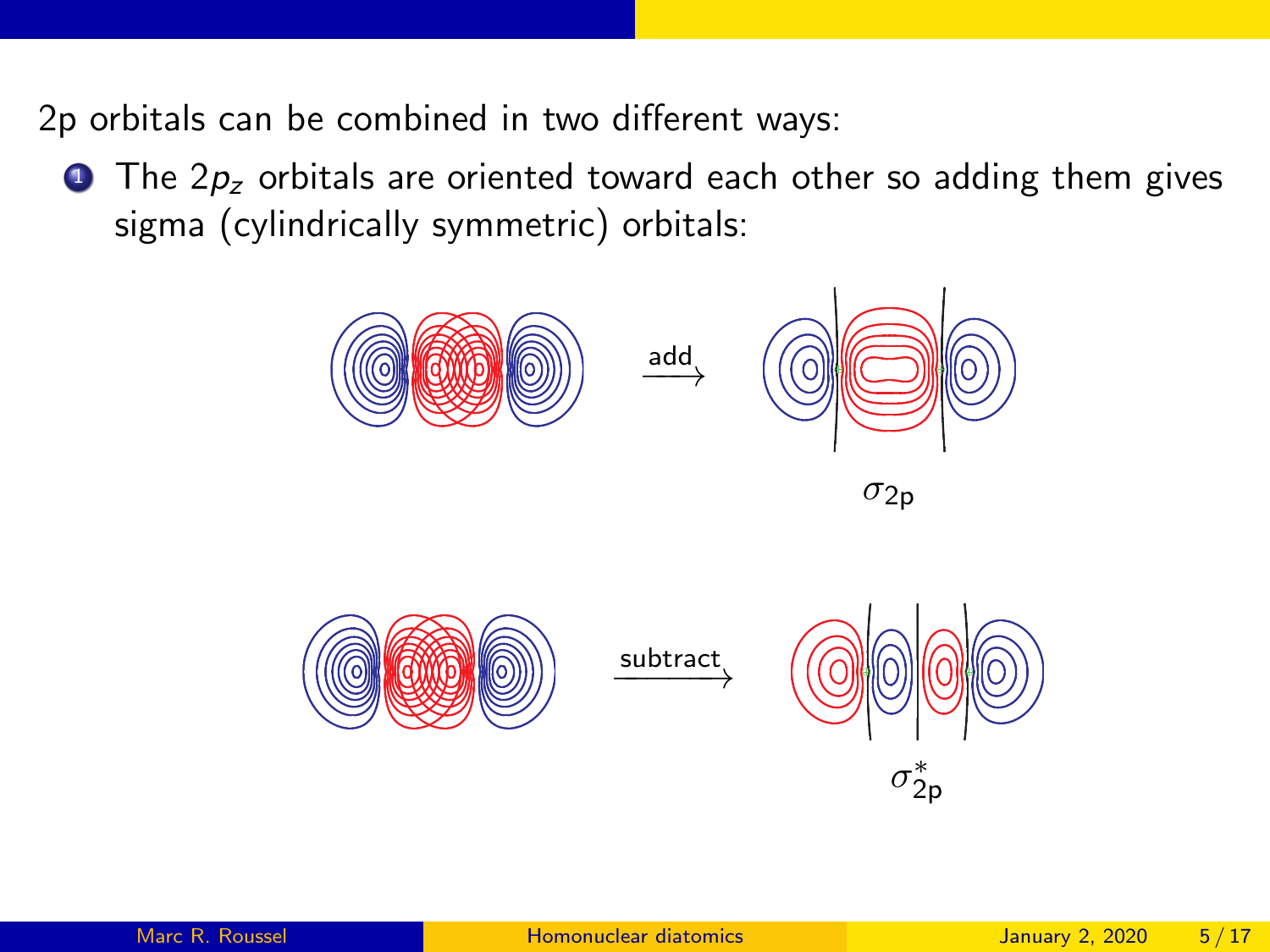Note: Subtracting the  $2p_z$  orbitals is equivalent to adding them out of phase:



2p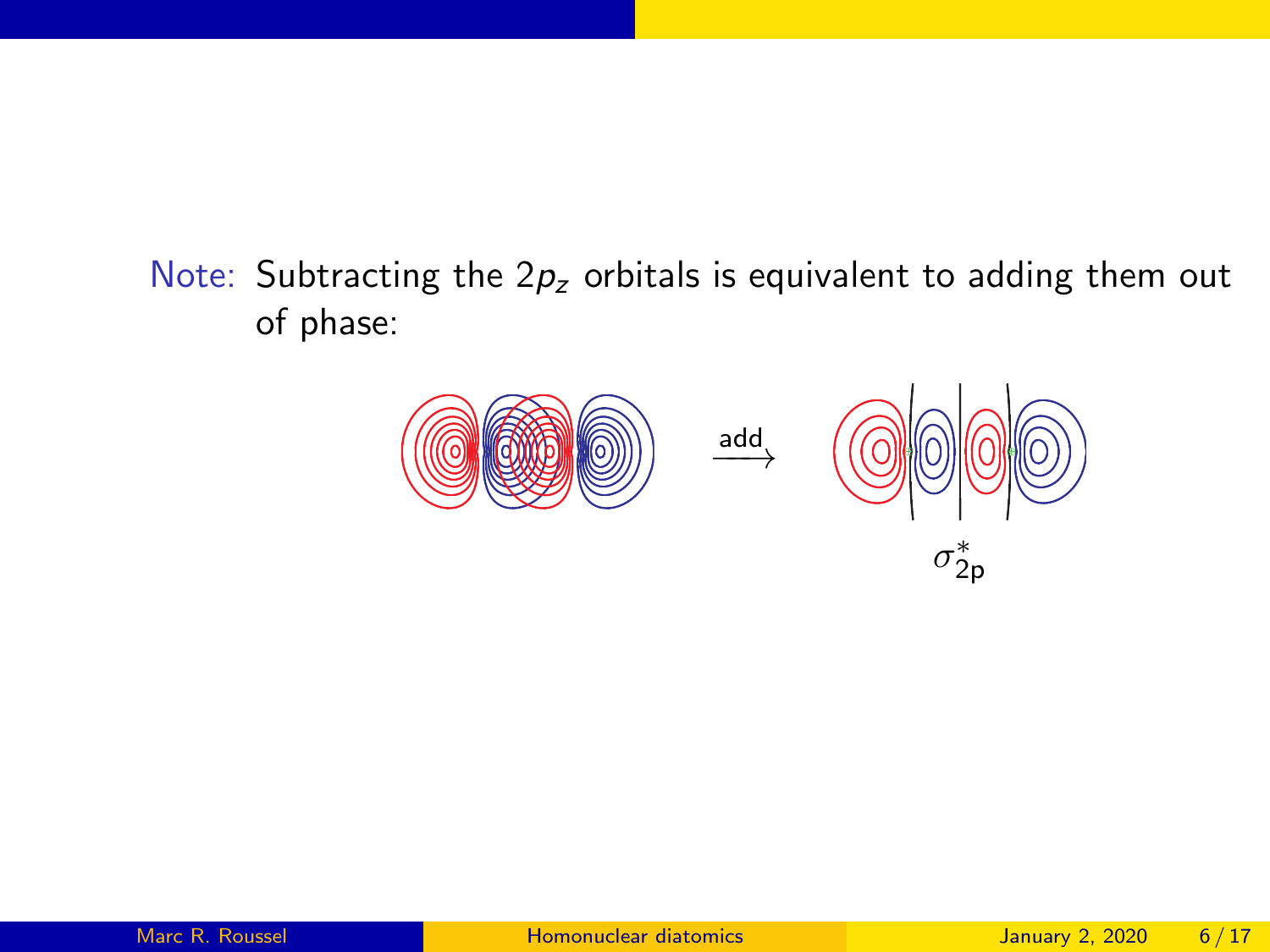$\bullet$  The 2 $p_x$  and 2 $p_y$  orbitals are perpendicular to the bond axis. Adding them gives  $\pi$  orbitals:

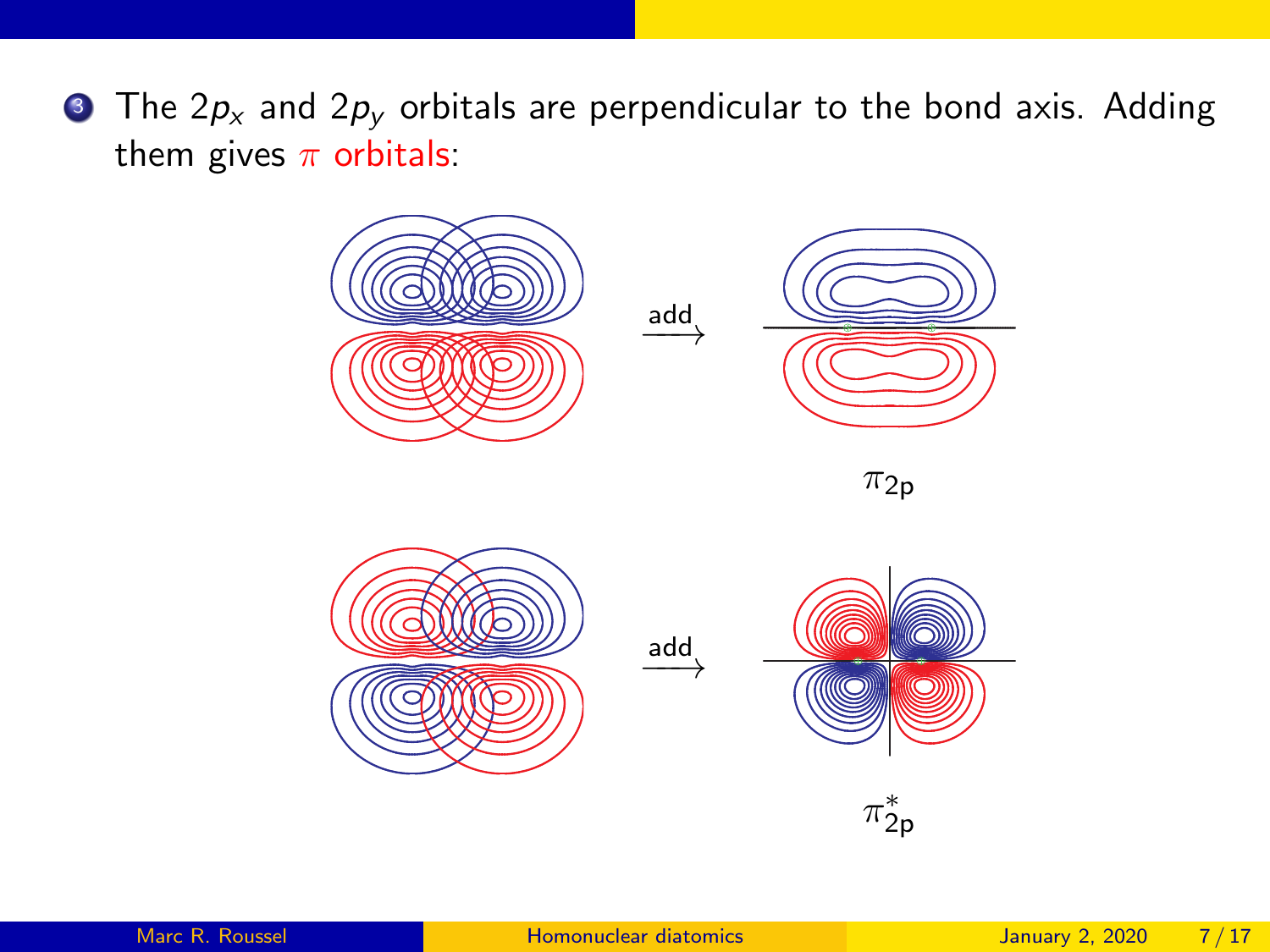Pi orbitals have a nodal plane through the bond axis.

Note: There are two degenerate  $\pi$  orbitals and two degenerate  $\pi^*$ orbitals because we can combine  $p_x$  or  $p_y$  orbitals in this manner:

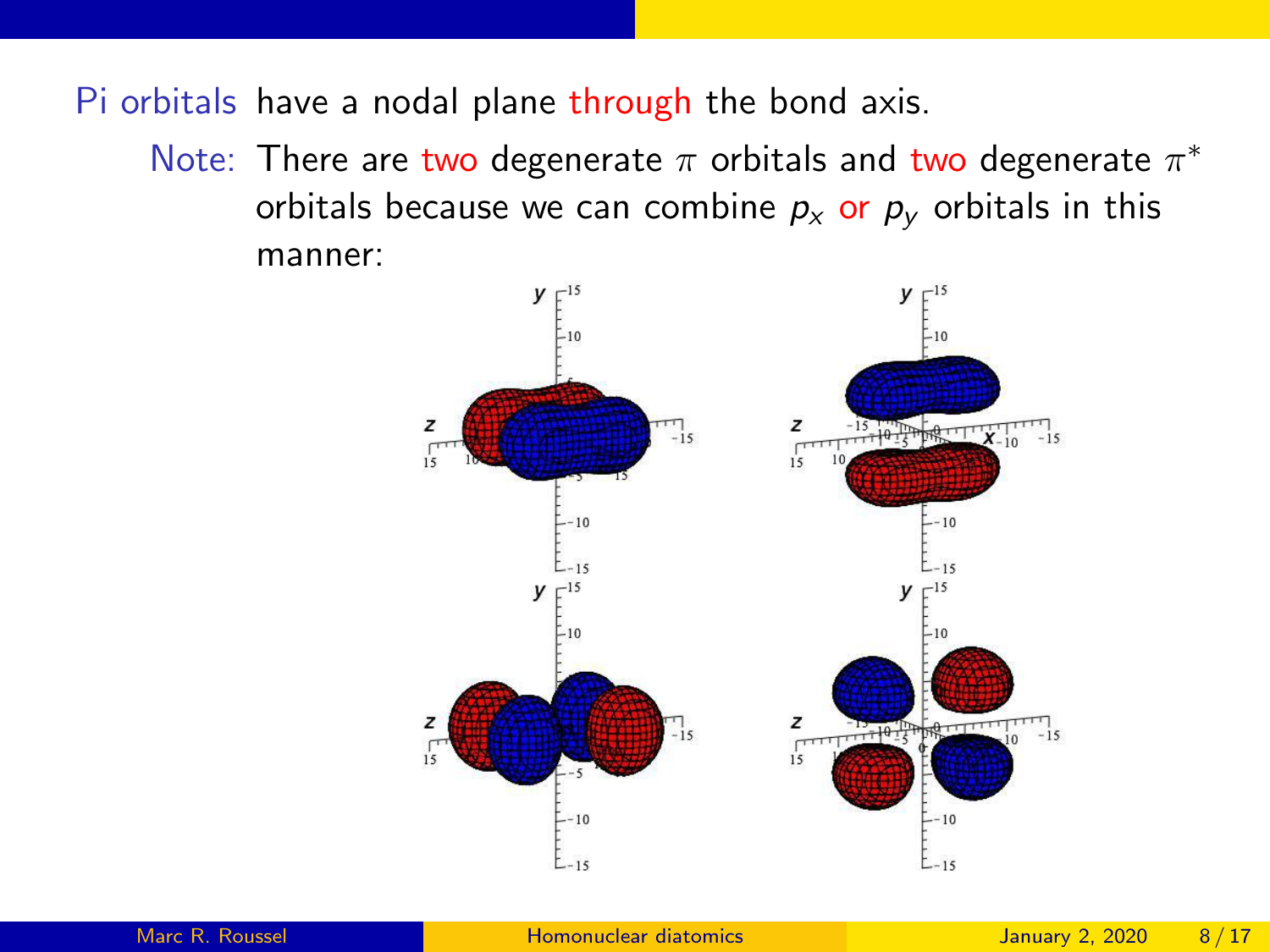- Bonding involves the outer (valence) electrons. We can therefore ignore the core electrons.
- If we do an ab initio (from first principles) calculation, which includes all the electrons, we can compute MOs that derive from the core electrons. However, these MOs are essentially identical to the corresponding AOs.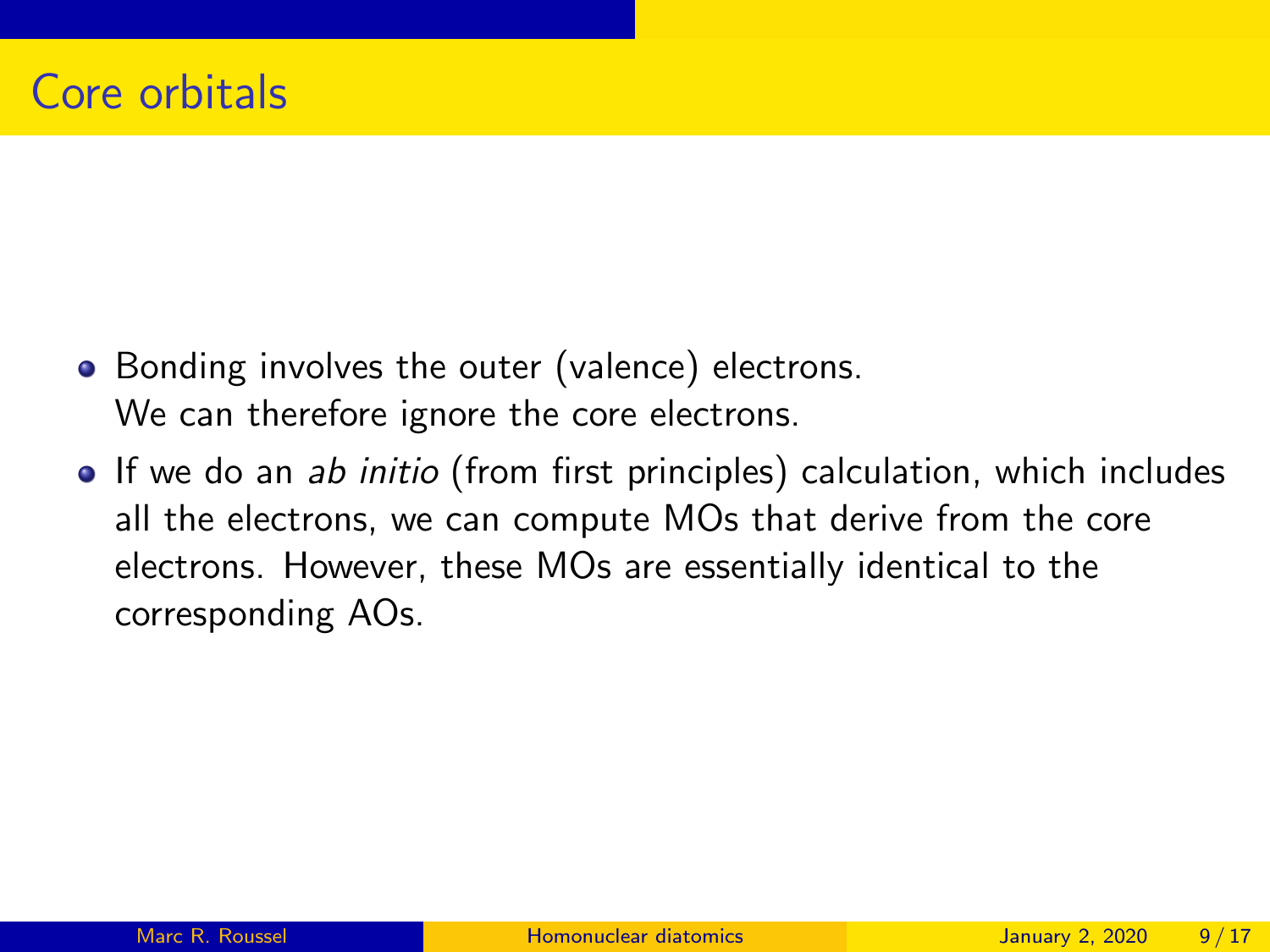#### Core orbitals (continued)

Example: Here are the core MOs of  $L_i$ , arising from the two possible linear combinations of the 1s orbitals:



 $\sigma$ <sub>core</sub>

∗ core

Although formally bonding and antibonding, these two MOs have essentially identical energies. The lack of overlap means that these core orbitals do not participate in bonding.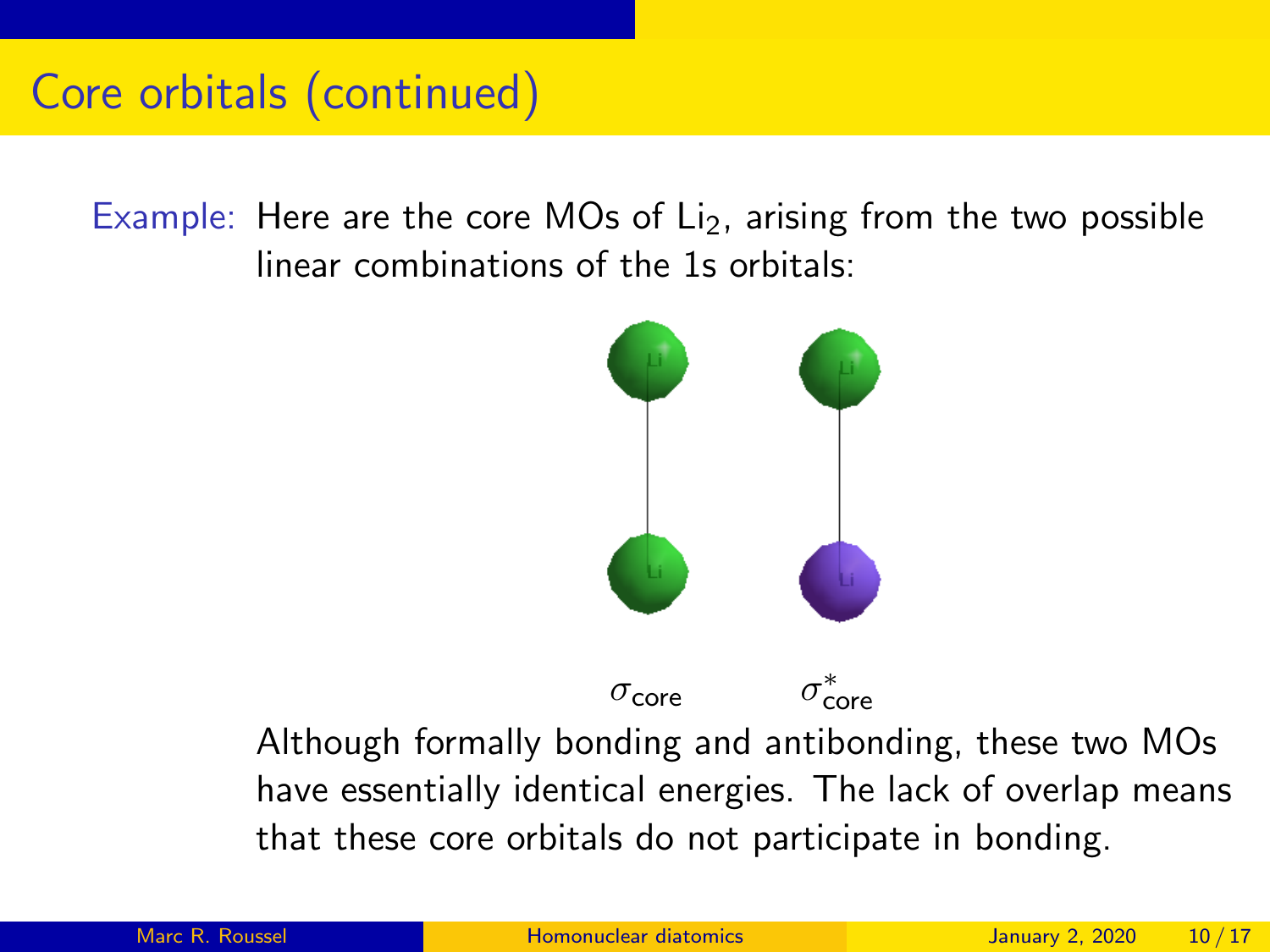Principle: AOs of similar energies and appropriate symmetries can mix to form MOs.

• 2s and 2p atomic orbital energies:



 $\bullet$  For higher-Z elements in period 2, there won't be much mixing between the 2s and 2p orbitals, and the MOs will be those described above.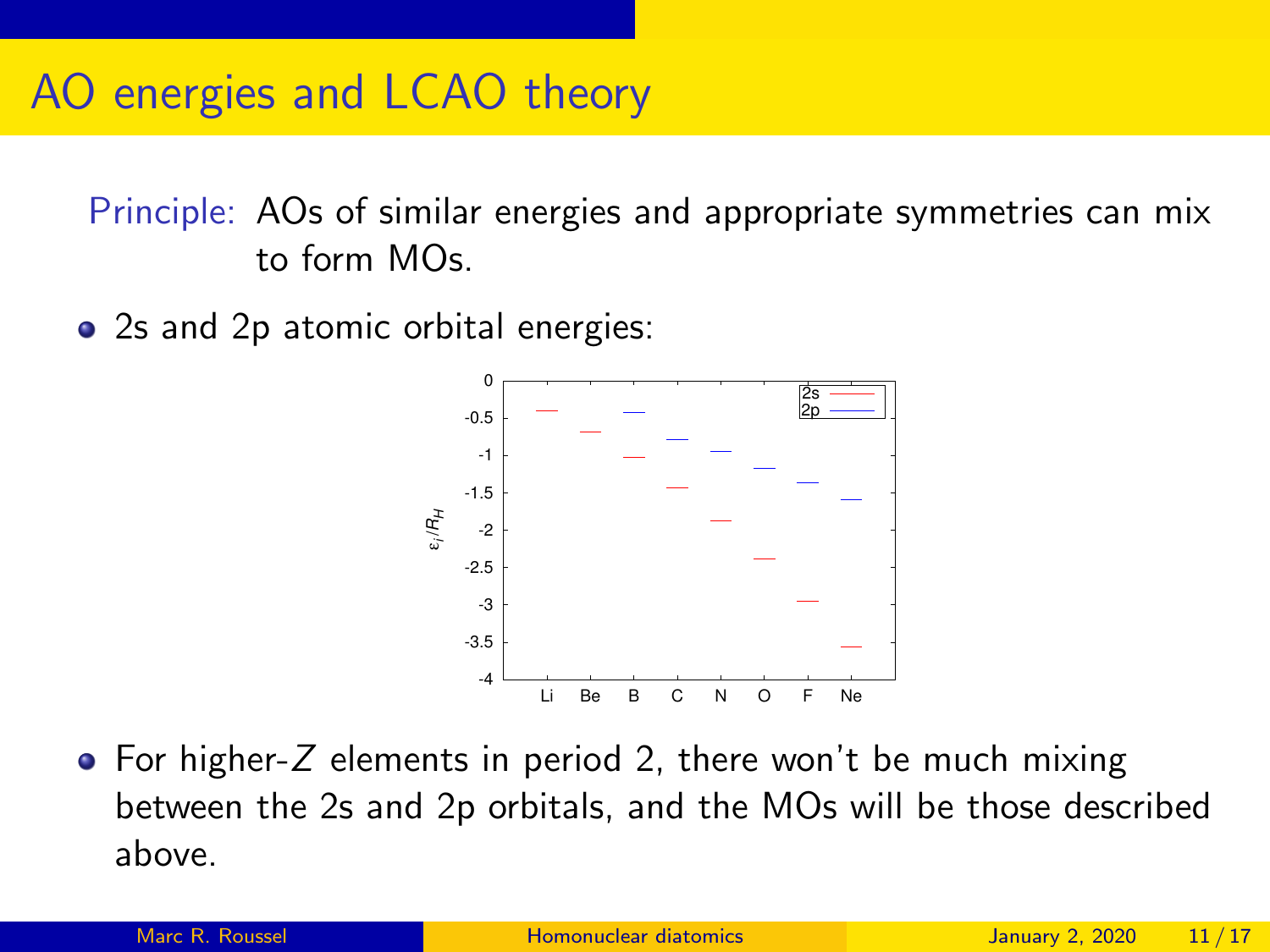## The "normal" MO diagram



• Applies to  $O_2$ ,  $F_2$  and  $Ne_2$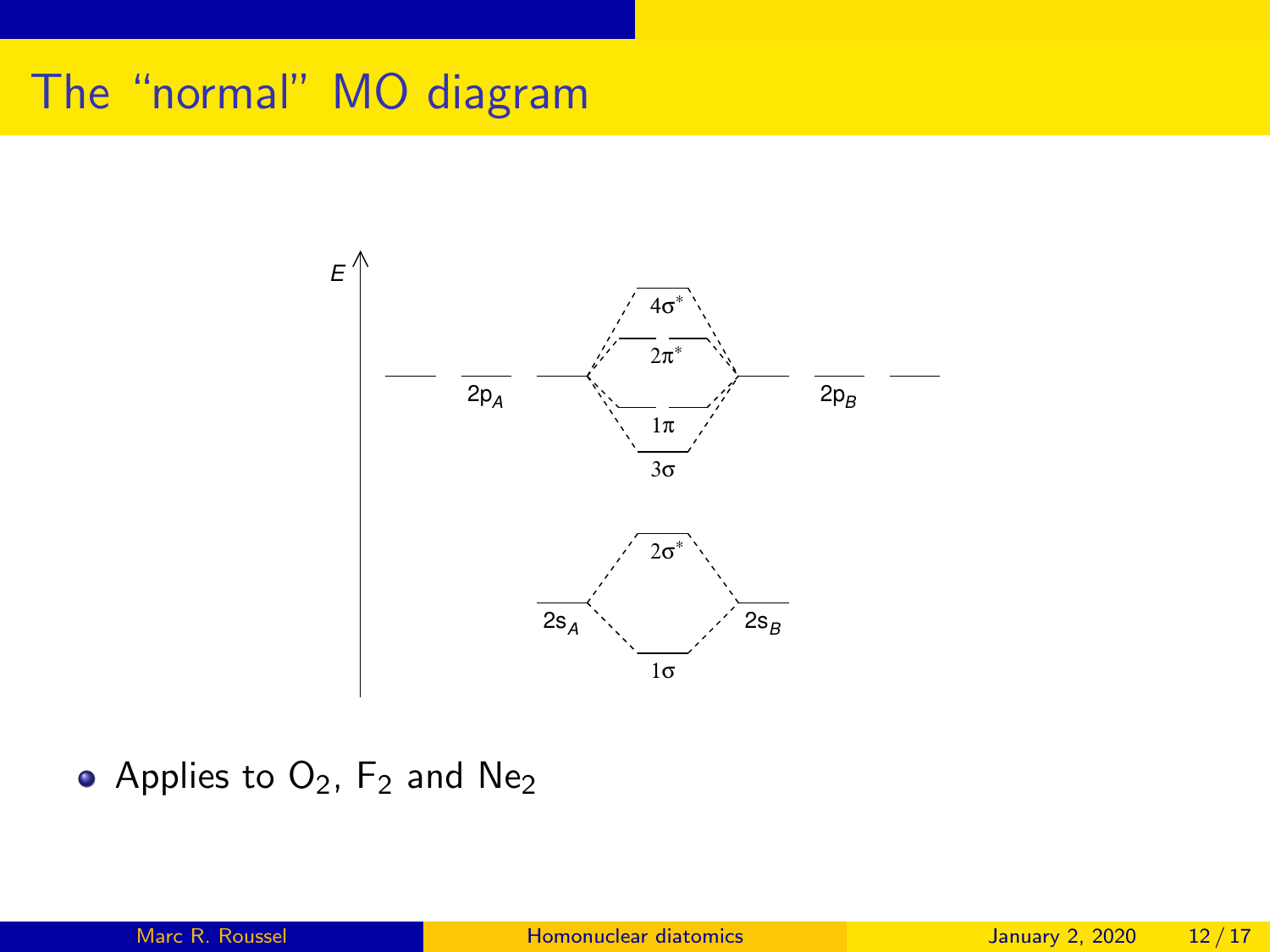## The "normal" MO diagram



#### Note that

- **4** We only consider the valence MOs and number these MOs starting from 1 (e.g. lowest valence MO is  $1\sigma$ ).
- The  $\sigma$  and  $\pi$  orbitals are numbered independently.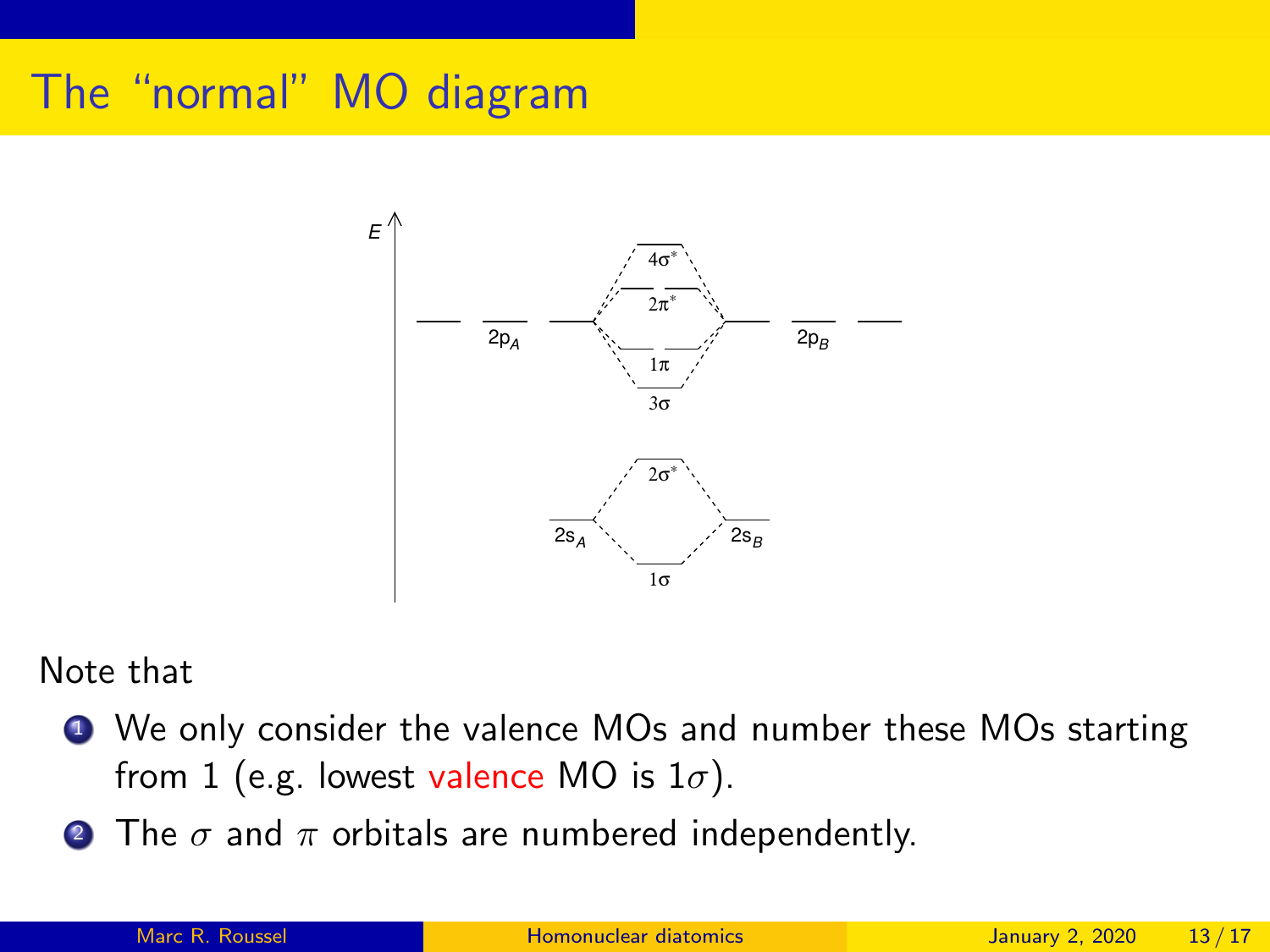

• The closer the 2s and 2p orbitals are in energy, the more these mix to  $form MOs$ 

• s-p mixing lowers the energies of the  $1\sigma$  and  $2\sigma$  MOs, and raises the energies of the  $3\sigma$  and  $4\sigma$  MOs.

**If this mixing is strong enough, the 3** $\sigma$  can end up higher in energy than the  $1\pi$  orbitals.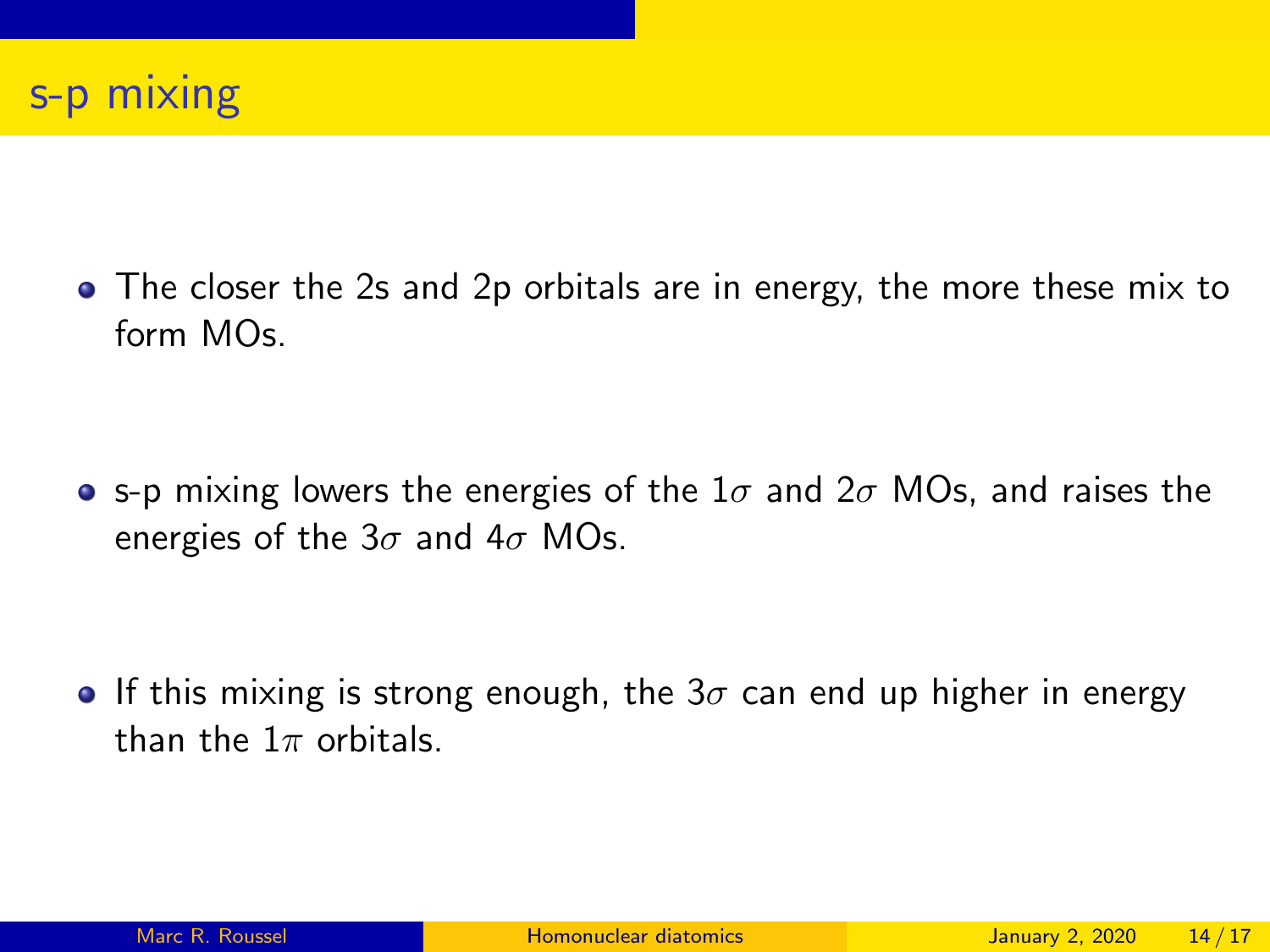## MO diagram with strong s-p mixing



• Applies to 
$$
Li_2-N_2
$$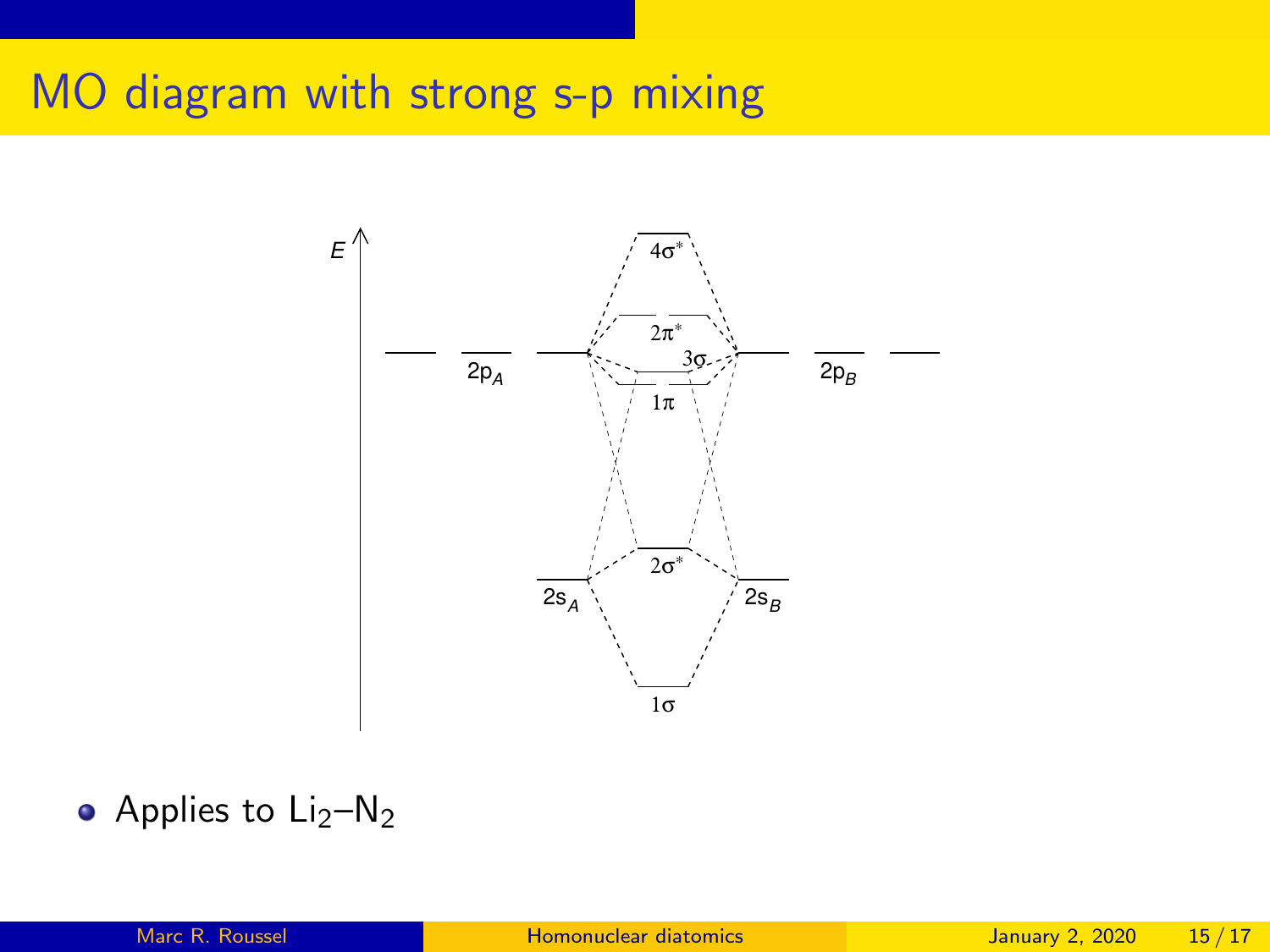# Ground-state electronic configurations of the 2nd period homonuclear diatomics

Bond order

Correlation with Lewis diagram

Paramagnetic or diamagnetic?